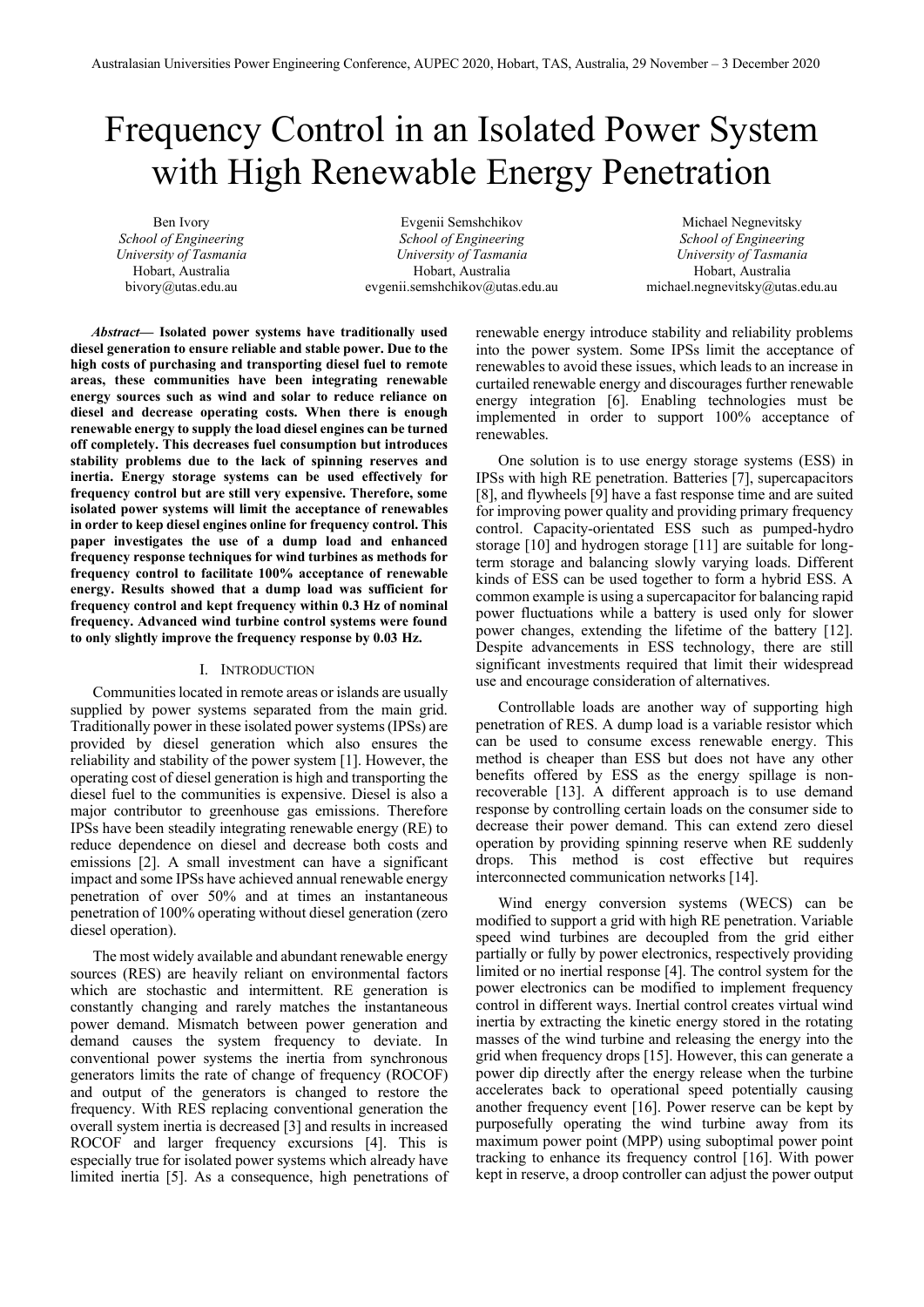Australasian Universities Power Engineering Conference, AUPEC 2020, Hobart, TAS, Australia, 29 November – 3 December 2020

of the turbine to provide primary frequency response using pitch angle control [5] or rotor speed control [16].

It is clear that despite what technologies are used, diesel generation cannot yet be completely eliminated. However, with enabling technology it is possible to run IPSs with diesel generation shut down when an abundance of renewable energy is available. An example of this is the King Island IPS in Australia. It is able to run without diesel generation for up to 20% of the year [17]. However the system relies on a large battery ESS which is very costly.

This paper will explore the use of a dump load and frequency control from wind turbines to regulate the frequency of an IPS when running without diesel generation. The paper is structured as follows. Section 2 presents the simulation models of each generation element. Section 3 explains the control methods used during zero diesel operation. Case studies are discussed in Section 4. Section 5 concludes the paper.

# II. GENERATION ELEMENTS

#### *A. Synchronous Generator*

The synchronous generator (SG) is modelled using the standard seventh order model [18]. The rotor has one field winding and three damping windings, notated as *fd*, *kd*, *kq1* and *kq2* respectively. The park transformation transforms the stationary stator variables to a reference frame known as the *dq*-axis rotating at the synchronous speed. The subscripts *d* and *q* refer to variables projected to the respective axis. Details of the equations used to model the SG can be found in [2]. The excitation system provides direct current to the field windings and can adjust this current to achieve the desired performance. The excitation system used is AC1A from [19].

The conventional diesel engine transient response is simulated with a governor and engine model shown in Fig. 1. The governor detects frequency deviation and instructs the actuator to adjust the fuel flow rate. The delay represents the time needed to produce the torque after fuel has been injected [2]. The governor model and parameters were obtained from [20].



Fig. 1. Conventional diesel engine model

## *B. Photovoltaic Array*

Photovoltaic (PV) arrays convert solar irradiance to DC current. The most common way to model a PV array is by using the practical single diode model [21]. The model takes solar irradiance, cell temperature and network voltage as inputs and calculates the current flowing to the grid. The model is based on the equations provided in [22]. The output current of the PV array is

$$
I_{PV} = N_p I_{ph} - N_p I_d - \frac{V_d}{R_p \frac{N_S}{N_p}}
$$
 (1)

where  $I_{PV}$  is the output current,  $N_s$  is the number of modules in series,  $N_p$  is the number of modules in parallel,  $I_{ph}$  is the photocurrent,  $I_d$  is the diode current,  $V_d$  is the diode voltage and  $R_p$  is the parallel resistance of a single module.

The diode voltage is

$$
V_d = V_{PV} + I_{PV} R_s \frac{N_s}{N_p} \tag{2}
$$

where  $V_{PV}$  is the output voltage of the PV array and  $R_s$  is the series resistance of a single module.

The photocurrent is

$$
I_{ph} = \frac{G}{G_{ref}} (I_{sc} + K_i (T_c - T_r))
$$
 (3)

where G is the solar irradiance,  $G_{ref}$  is the reference solar irradiance,  $I_{sc}$  is the short circuit current of the module,  $K_i$  is the current temperature coefficient,  $T_c$  is the cell temperature and  $T_r$  is the reference temperature.

The diode current is

$$
I_d = I_s(\exp\left(\frac{qV_d}{N_S N_c K A T_c}\right) - 1)
$$
 (4)

where  $I_s$  is the saturation current,  $q$  is the charge of an electron,  $N_c$  is the number of cells in the module, K is the Boltzmann constant and  $A$  is the ideality factor of the diode.

The saturation current is

$$
I_s = I_{rs} \left(\frac{T_c}{T_r}\right)^3 \exp\left[\left(\frac{qE_g}{AK}\right)\left(\frac{1}{T_r} - \frac{1}{T_c}\right)\right]
$$
(5)

where  $I_{rs}$  is the reverse saturation current and  $E_g$  is the energy band gap.

The reverse saturation current is

$$
I_{rs} = \frac{I_{sc}}{\exp(\frac{qV_{oc}}{N_S N_c K A T_c}) - 1}
$$
(6)

where  $V_{oc}$  is the open circuit voltage.

The PV array configuration is shown in Fig. 2. The PV array is connected to a DC/AC converter controlled using maximum power point tracking (MPPT). The output is filtered using an RLC filter before the grid connection point. Control uses the DC and AC currents and voltages to determine the PWM signals sent to the inverter.



Fig. 2. PV array connected to the grid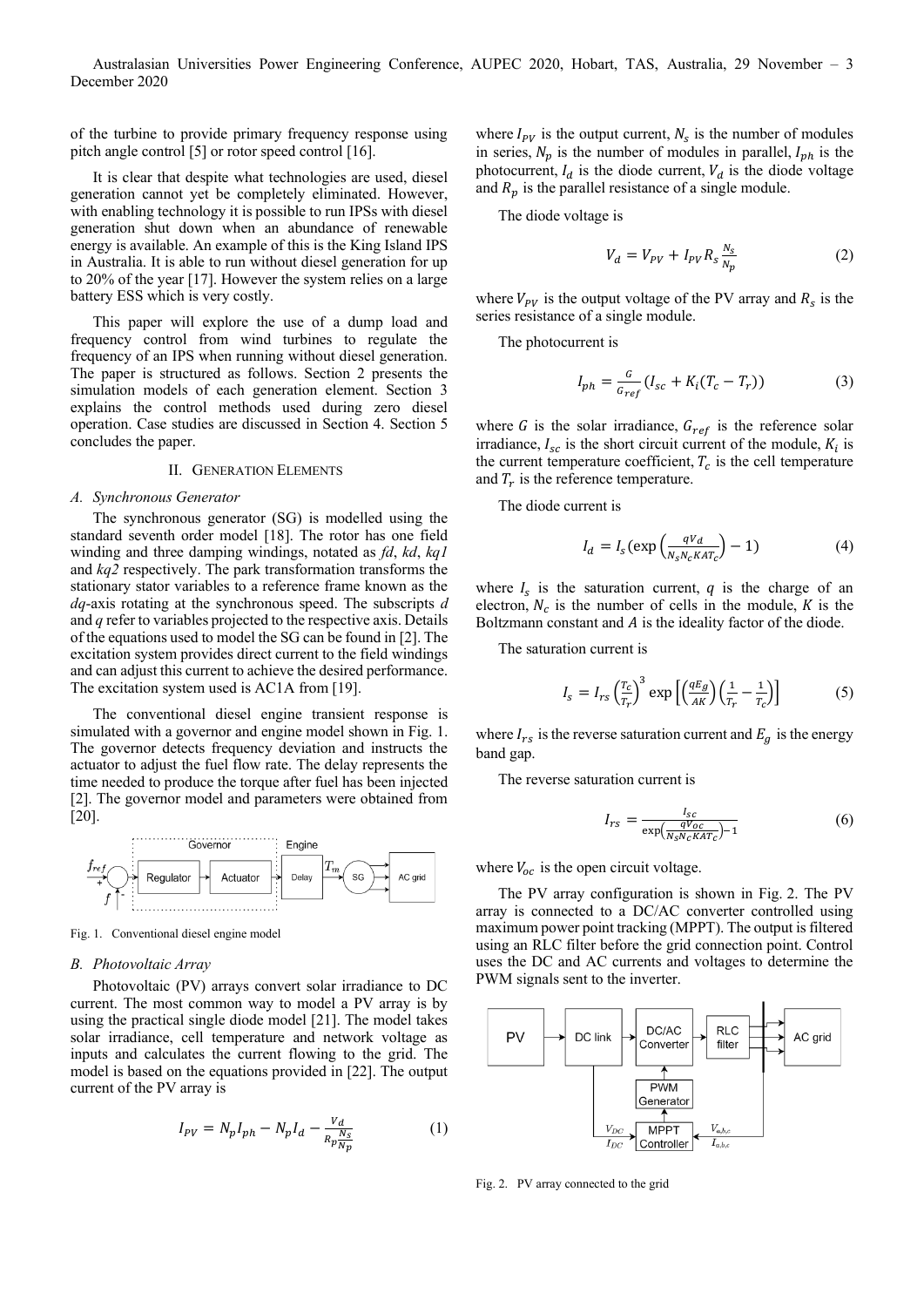# *C. Wind Turbine*

The amount of power produced by a wind turbine is

$$
P_m = c_p(\lambda, \beta) \frac{\rho A}{2} v_{wind}^3 \tag{7}
$$

where  $c_p$  is the power coefficient,  $\lambda$  is the tip speed ratio,  $\beta$  is the pitch angle,  $\rho$  is the density of air, A is the area swept by the rotor blades and  $v_{wind}$  is the speed of the wind. The wind turbine rotor is mechanically coupled to a doubly fed induction generator (DFIG). The DFIG is modelled using the standard fourth order model. Details of the equations used to model the DFIG can be found in [2].

The wind energy conversion system (WECS) is shown in Fig. 3. The stator windings of the DFIG are connected directly to the grid. The rotor windings are connected to the grid through back-to-back PWM converters. This allows the rotor to rotate at any angular velocity while also reducing the size of the power converters compared to other variable speed wind turbine configurations.



Fig. 3. WECS connected to the grid

#### III. FREQUENCY CONTROL METHODS

## *A. Dump Load*

The dump load is a variable resistor used to curtail excess energy generated by RES. This enables the power system to operate under conditions when renewable energy is greater than demand and helps to keep load balanced with generation. In MATLAB the dump load can be modelled as a controllable current source. A PI controller is used to take in the frequency error and adjust the dump load accordingly. The control signal is limited to positive values as a dump load cannot generate power. See Fig. 4 for the control system.



#### Fig. 4. Controller for the dump load

#### *B. Suboptimal Power Point Tracking*

It is common for wind turbines to use some form of MPPT in order to extract maximum power from the wind. By purposefully operating the wind turbine away from the maximum power point (MPP), power can be kept in reserve to support frequency control. Two main methods of SOPPT

control are rotor speed control and pitch angle control. The pitch angle control is widely used for its ease of control, but is slow and increases mechanical wear and tear on the pitch system [23]. Rotor speed control does not have these drawbacks. SOPPT can be done to the left or right of the MPPT curve. If the wind turbine operates to the left of the MPPT curve, then some energy is consumed in accelerating the wind turbine to increase its output power. If it operates to the right of the MPPT curve, then energy is released into the system enhancing the frequency regulation [16].

## *C. Primary Frequency Controller*

With power kept in reserve, the wind turbine can participate in primary frequency response. A well-established method is the power/frequency droop control method. However, this may lead to the DFIG stalling during large frequency excursions due to the significantly increased power demand. Instead, a torque/frequency droop control is suggested in [16]. The additional torque term is proportional to the frequency deviation and given by

$$
\Delta T_D = k_D \big( f_{ref} - f \big) \tag{8}
$$

where  $k_D$  is the droop coefficient and  $f_{ref}$  is the nominal frequency of the system. The control system is shown in Fig. 5.



Fig. 5. Droop controller for the wind turbine

#### *D. Virtual Inertia*

Conventional generators provide an inertial response to frequency drops by releasing kinetic energy stored in the rotating masses. A reduction in system inertia will cause larger and faster frequency deviations. Wind turbines can also provide this response through virtual inertia [5]. The idea of virtual inertia is to release stored kinetic energy in the rotating mass of the wind turbine when the frequency drops, arresting the frequency deviation and reducing the ROCOF [15]. To implement virtual inertia in the DFIG system, an additional torque term proportional to the ROCOF is included as given in [16]

$$
\Delta T_H = k_H \frac{df}{dt} \tag{9}
$$

where  $k_H$  is a gain set to keep ROCOF within designated limits. A low pass filter (LPF) is included to filter out high frequency noise which can impact the derivative output [5]. The control system is shown in Fig. 6.



Fig. 6. Inertial controller for wind turbine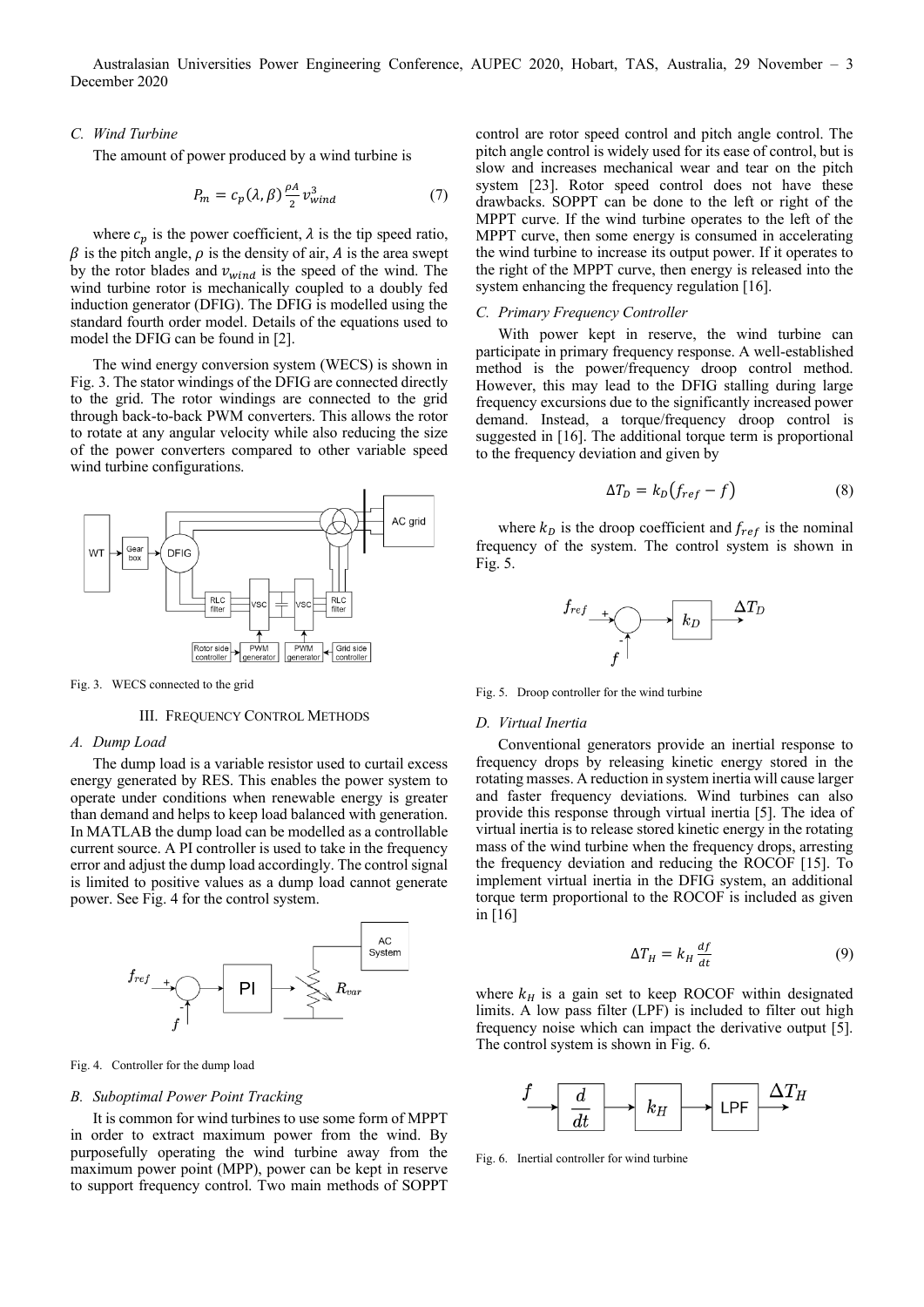

Fig. 7. Combined controller for the wind turbine

#### IV. CASE STUDIES

A test isolated power system was created for the simulations. The system consists of a 3 MW diesel generator, a 1.5 MW wind turbine, and a 250 kW photovoltaic array. Five case studies are considered. In each case study, the power system is supplying an 0.8 MW load. At 40 s the solar irradiance changes from 1000 W/m<sup>2</sup> to 100 W/m<sup>2</sup> over one second. The operational frequency limits are  $\pm$  1 Hz. The goal is to minimise the frequency deviation during the under frequency event. Detailed descriptions of each case are provided below.

In the first case study (Fig. 10), the diesel generator is supplying power and the dump load is disconnected. The system configuration is shown in Fig. 8. The wind speed is 0 m/s and the wind turbine is not producing any power. At 40 s the diesel generator responds quickly to the power imbalance and increases its power output to match the generation lost. The frequency is restored to nominal quickly with a frequency nadir of 49.88 Hz (Fig. 15, blue solid line).



Fig. 8. System setup for the first case study

In the rest of the case studies, the diesel engine is disconnected and the SG is converted to a synchronous condenser. A synchronous condenser (SC) can only provide reactive power and some inertia, and consumes active power to cover rotational losses [1]. It is assumed that the SC has a flywheel attached to its shaft and therefore provides greater inertia to the system. In the simulations the SC is set to consume 150 kW and uses the same excitation system to keep voltage regulated. Wind speed is increased to 11 m/s and the wind turbine now produces 1.07 MW. Therefore the system is now operating on 100% renewables. The system is depicted in Fig. 9.

In the second case study (Fig. 11), a dump load is added to the system for frequency control. The dump load will consume excess renewable generation when there is more generation



Fig. 9. System setup for the remaining case studies

than demand to keep the frequency at the nominal value. At 40 s the dump load decreases its consumption to compensate for the lost generation. The SC has an inertial response, producing power as the rotor decelerates. The DFIG also has some inertial response without any additional control loops. The frequency nadir is 49.755 Hz (Fig. 15, orange dotted line), well within operational constraints. The dump load is able to restore frequency back to nominal, and has a frequency response comparable to the diesel generator, albeit much slower.

In the third case study (Fig. 12), the wind turbine is configured to participate in the primary frequency response using the control loop presented in Fig. 5. SOPPT is employed by running the wind turbine 0.2 pu faster than MPPT. This is not optimal but simple to implement. A droop control loop is added to the torque reference signal for primary response. The DFIG response to the under-frequency event is amplified compared to the second case. Small improvement can be seen in the frequency response from the second case, with the frequency nadir reduced to 49.780 Hz.

In the fourth case study (Fig. 13), the wind turbine is configured to provide inertial response. SOPPT is implemented in the same way as the third case. A virtual inertia control loop is added to the torque reference signal as shown in Fig. 6. The DFIG response is greater than the third case, providing more power initially but also consuming more power to return to steady state speed. A similar improvement to the third case was seen here with a frequency nadir of 49.766 Hz. This shows that in isolation the two different control loops had a similar effect on the frequency response.

In the final case study (Fig. 14), the wind turbine uses the



Fig. 10. Case 1. Load is supplied by diesel and PV.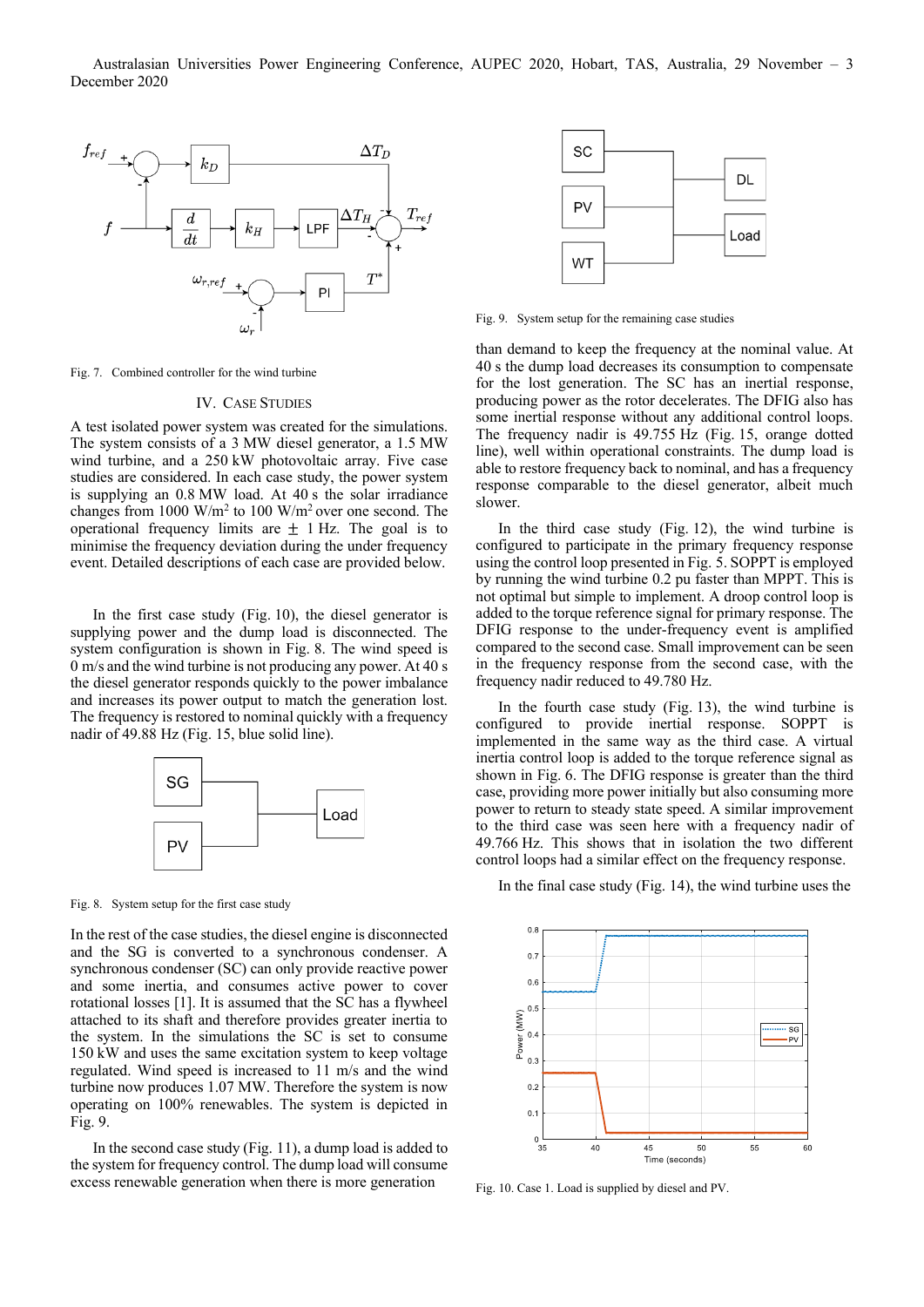Australasian Universities Power Engineering Conference, AUPEC 2020, Hobart, TAS, Australia, 29 November – 3 December 2020



Fig. 11. Case 2. Load is supplied by wind and PV. DL regulates frequency.



Fig. 12. Case 3. Droop control is implemented in the wind turbine.



Fig. 13. Case 4. Inertial control is implemented in the wind turbine.

combined controller design provided in Fig. 7. The DFIG response is a combination of the third and fourth cases, with more power generation initially, but less power consumption to accelerate the rotor back to steady state speed. This sees the most improvement in the 100% renewable case studies with a frequency nadir of 49.784 Hz.

Fig. 16 shows the maximum frequency deviation for each case. It is clear that while the frequency deviation is decreased



Fig. 14. Case 5. Combined control is inplemented in the wind turbine.



Fig. 15. Frequency responses for each case study.



Fig. 16. The frequency nadirs for each case study.

with additional technology, the benefit is relatively small. This suggests that just a dump load is enough for frequency control and regulation during 100% renewable operation. The second case study with just the dump load is slower than the diesel generator but keeps frequency at nominal and has a sufficient response for normal operation.